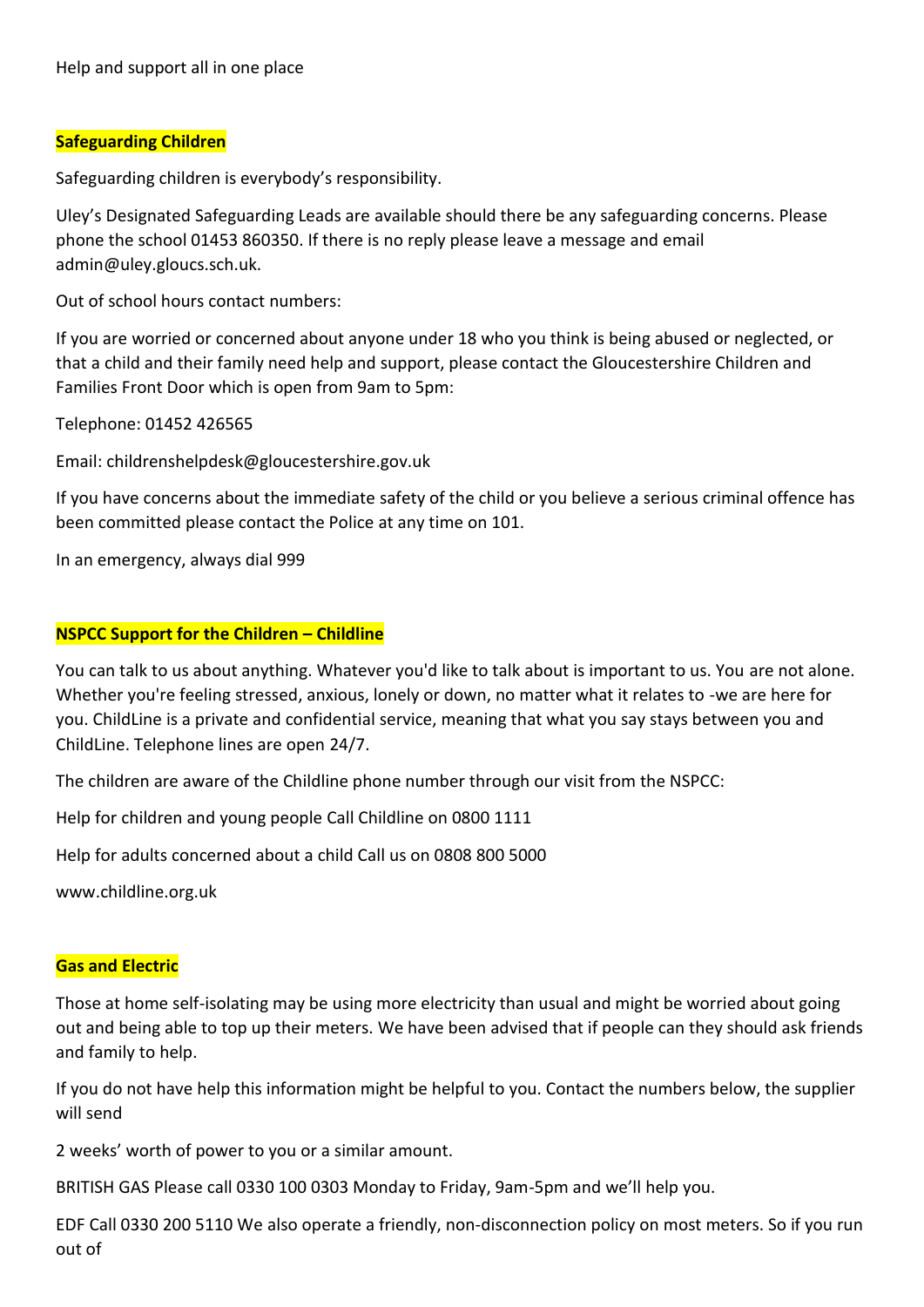credit after 6pm your electricity will not go off until 9am the next day. This operates from 6pm to 9am Monday to

Friday, 6pm on Saturday and any time on a Sunday or Bank Holiday, until 9am the next day.

EON If your meter falls below 50p of emergency credit for electricity, or if you're off supply for gas, you need to

contact us and we will send an engineer to your home. It's important to remember that any credit we issue will

need to be repaid in order to reinstate customers' energy supply. 0345 052 000.

• For electricity customers, where the meter is outside your property, we'll put enough credit on the meter to

ensure you remain on-supply throughout your self-isolation period.

• Where the meter is inside, we'll leave a meter key at your doorstep, make contact with you, and check the key

works before leaving the property.

• For gas customers, where the meter is outside, we'll supply a maximum of £5 credit (this an industry

restriction) and will also send a card in the post containing extra credit.

• Where the meter is inside, we'll still attend the property and supply a maximum of £5 credit and send a card in

the post with additional credit.

N POWER Call 0800 073 3000 No further details on the website.

SCOTTISH POWER Please call us on 0800 027 0072.

SSE Call us on 0345 600 2006 (Monday to Friday: 8am-8pm; Saturday: 9am-6pm; Sunday: 9am-5pm) so we can work

out how to help. Our call centre might be busier than usual, but bear with us. Once you're through we'll review

your individual situation and talk you through the options.

I know this isn't all suppliers but it's the main big ones. The others should have something similar in place as Ofgen have said they should.

# **How to Apply for Free School Meals**

If you feel you may be eligible for free school meals due to changing circumstances please visit <https://www.gov.uk/apply-free-school-meals> to apply.

#### **Tappy Twins & Teen line**

Tappy Twins are pleased to be able to offer 1-2-1 sessions and online support with a qualified counsellor/therapist to your most vulnerable young people and their family, to ensure that they get support when they need it most.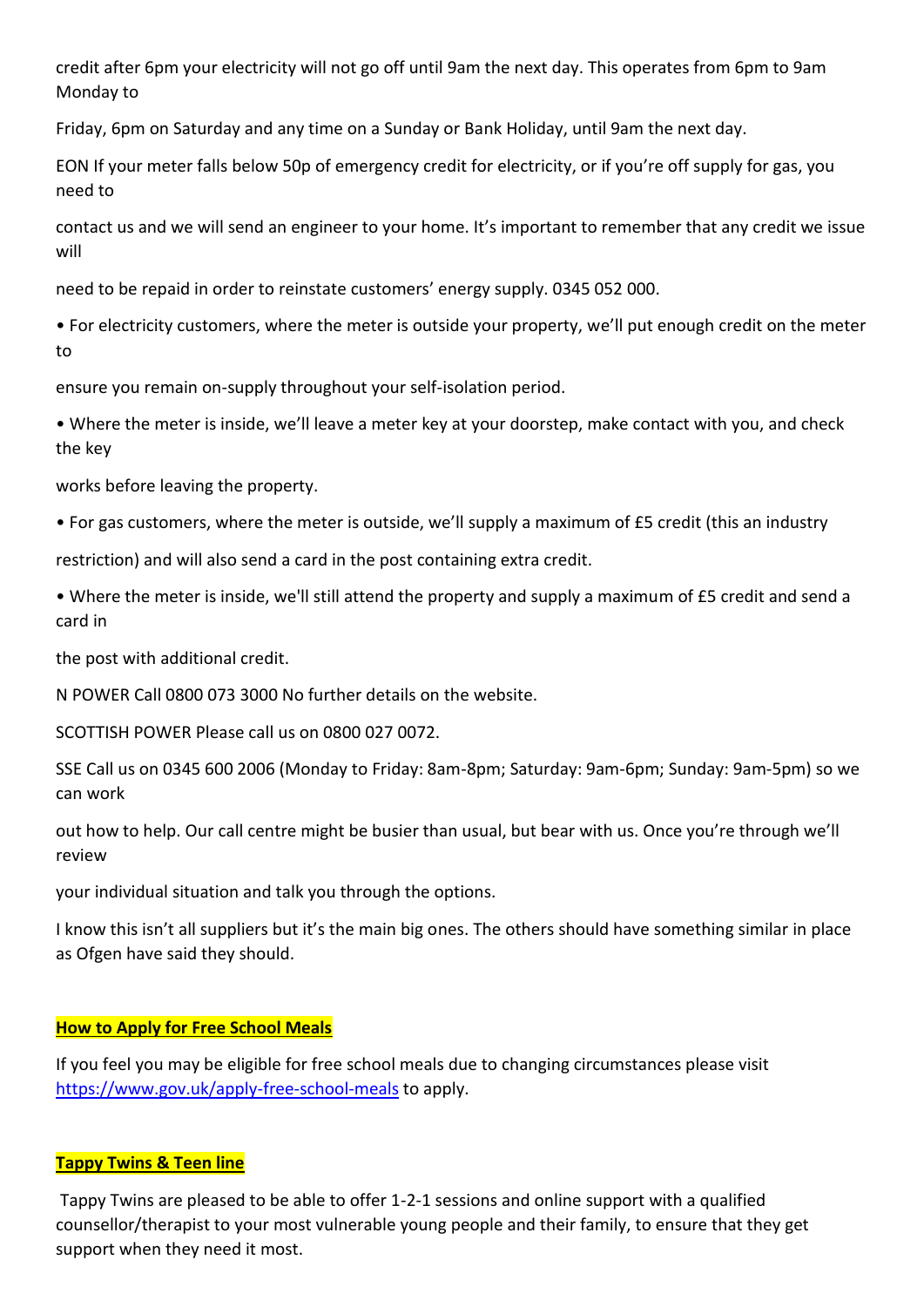For those that are truly struggling we can offer a secure 1-2-1 session online, via our helpline. In addition they would also get access in between their sessions as well.

Any children, staff or parents that need our support can be set up with a specific time each week, the same way they would when we are in school. They would login to our system and the sessions can then take place.

If you would like further information, please contact :

Suzanne Skeete on 07507 228319

#### **Citizens Advice**

Offices are now closed but if you need to speak to someone call 0808 800 0510 or email via [www.citizensadvice-stroudandcotswolds.org.uk/stroudcab-email-advice-php](http://www.citizensadvice-stroudandcotswolds.org.uk/stroudcab-email-advice-php)

# **Fifth Dimension**

Have been preparing meals free of charge and can deliver to those in the Stroud areas, that cannot get to the supermarket, receive deliveries or who are in need financially. Please contact [info@fifthdimension.org.uk](mailto:info@fifthdimension.org.uk)

#### **Medication**

Jenkins Taxi Have kindly offered to deliver medication to vulnerable and isolated residents in the Cam and Dursley area. Please call on 01453 542346.

**GL11 Community Hub** are currently looking for ways to support vulnerable families during this time. They are currently running a Food Bank and in some cases are able to deliver. Please call 01453 548530 if you need any assistance.

**Gloucestershire Counselling Service** has set up a telephone and video call counselling service. Selfregistration is via the website [www.gloscounselling.org.uk.](http://www.gloscounselling.org.uk/) The service is for children, young people and adults and there is a small fee.

**Glos Families Directory** This is a directory of support, all in one place. <https://www.glosfamiliesdirectory.org.uk/kb5/gloucs/glosfamilies/home.page>

**Gloucestershire Community Help Hub** Gloucestershire's councils and partners have created a community help hub to connect local people who need help, with others who can provide the support they need. As further measures are put in place to delay the spread of Covid-19, local people have already started to pull together to arrange help in their area for those who need it, but not everyone has existing connections. In response, the council's across the county have come together with the police and health partners to create the hub to connect local people who need help, with individuals, groups and businesses who can provide the support they need.

The hub includes four forms:

 'I can offer help' – is for those who are able to support neighbours with tasks such as picking up prescriptions, shopping, dog walking and more.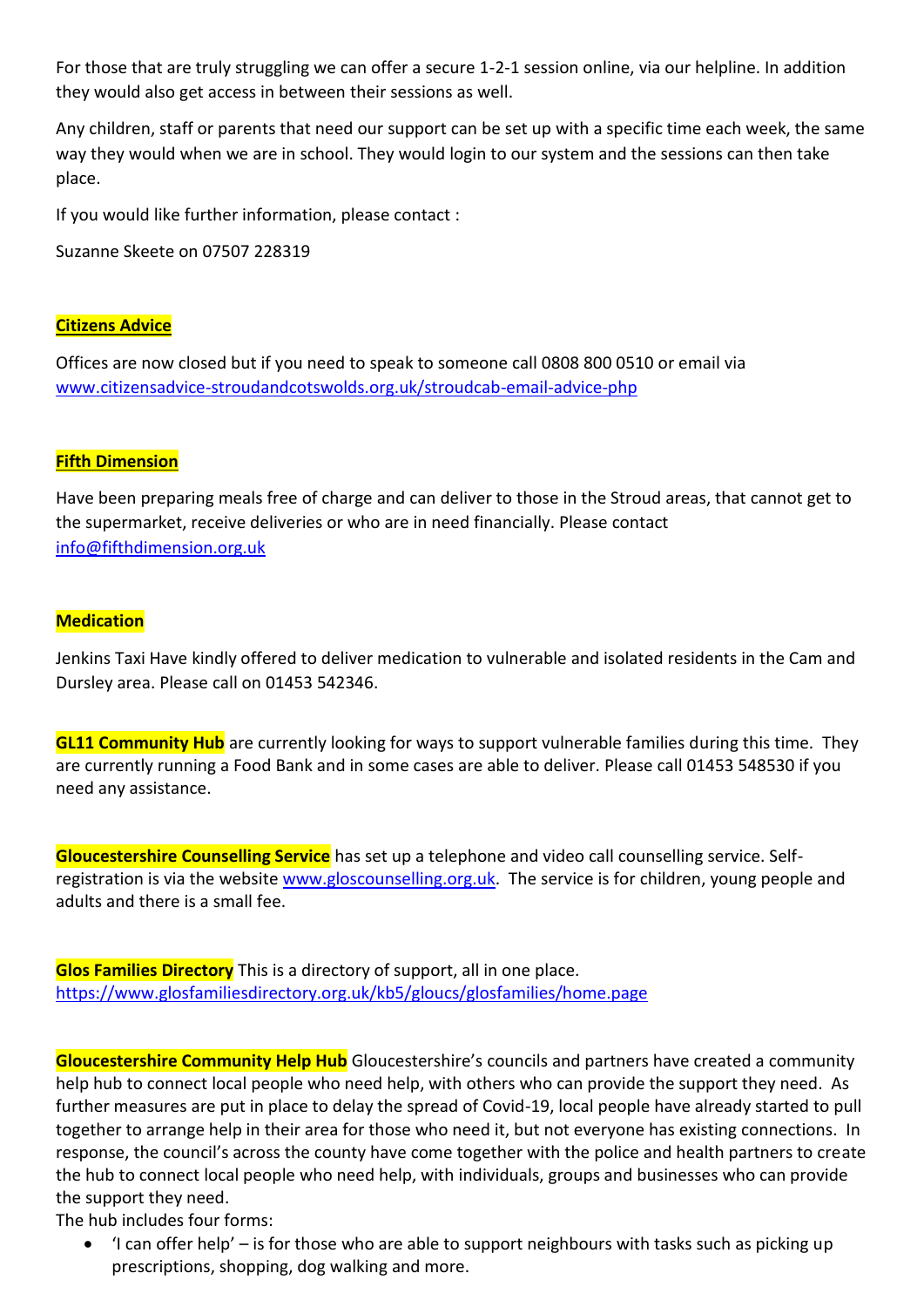- 'I need help' can be used by individuals to ask for support
- 'My neighbour needs help' may be used by people to request help on behalf of a neighbour, relative or friend who cannot access the internet themselves
- 'My business can help' will allow local businesses who may have skills and resources others could benefit from, to offer their help

People who cannot go online can register by phone on 01452 583519 Monday to Friday from 8.30am to 5.00pm.

If you're part of an existing community group who can offer help locally, we'd still like you to register. The information collected will be shared daily with the relevant local council who will connect people who can help each other, or if appropriate refer individuals to an existing service.

#### <https://www.gloucestershire.gov.uk/gloucestershires-community-help-hub/>

**Domestic Violence** Unfortunately, there has already been a rise in the cases of domestic violence. The government has produced some guidance:

[https://www.gov.uk/government/publications/coronavirus-covid-19-and-domestic-abuse/coronavirus](https://www.gov.uk/government/publications/coronavirus-covid-19-and-domestic-abuse/coronavirus-covid-19-support-for-victims-of-domestic-abuse)[covid-19-support-for-victims-of-domestic-abuse](https://www.gov.uk/government/publications/coronavirus-covid-19-and-domestic-abuse/coronavirus-covid-19-support-for-victims-of-domestic-abuse)

# **Covid-19, domestic abuse** and your community

Self-isolation and social distancing mean more people are staving at home. It's a stressful time, people are working from home and children are off school. This is an extremely risky time for victims of abuse. As a neighbour, family member or friend, please be mindful of this.

It's their problem, not mine. their problem, not the<br>I don't want to get involved<br>I don't want to get involved I don't want to get involved<br>I don't want to get involved<br>or interfere. This glust how don't wall.<br>or interfere. This glust how<br>happens, it's just how or intensive. it's just now<br>happens, it's just nowening<br>they are, I know this is happening hupper<br>but I'm choosing to ignore it.

This is unacceptable. 1 will<br>not stand by ond will not stand by and let<br>is happen. I will<br>is happen. I want. This happen, I will<br>but will do so in a safe way.<br>but will do so in a safe way.<br>for me and y a safe way. out will do so in a safe way<br>for me and to safe way<br>for me and the victime<br>know the de victime for me and the victim.<br>Tor me and the victim.<br>Now this is home for me and the victim.<br>I know this is happening<br>and I will offer help and I will offer help.<br>And I will offer help.

Are you able to check-in with family or friends? A quick call or text? Decide on a code word for them to use if they need your help. If you hear, see or suspect somebody is being hurt or threatened, please call 999.

NEVER confront the perpetrator. NEVER talk to the victim in front of the perpetrator. ALWAYS call 999 in an emergency.

# **▶ gdass.org.uk**



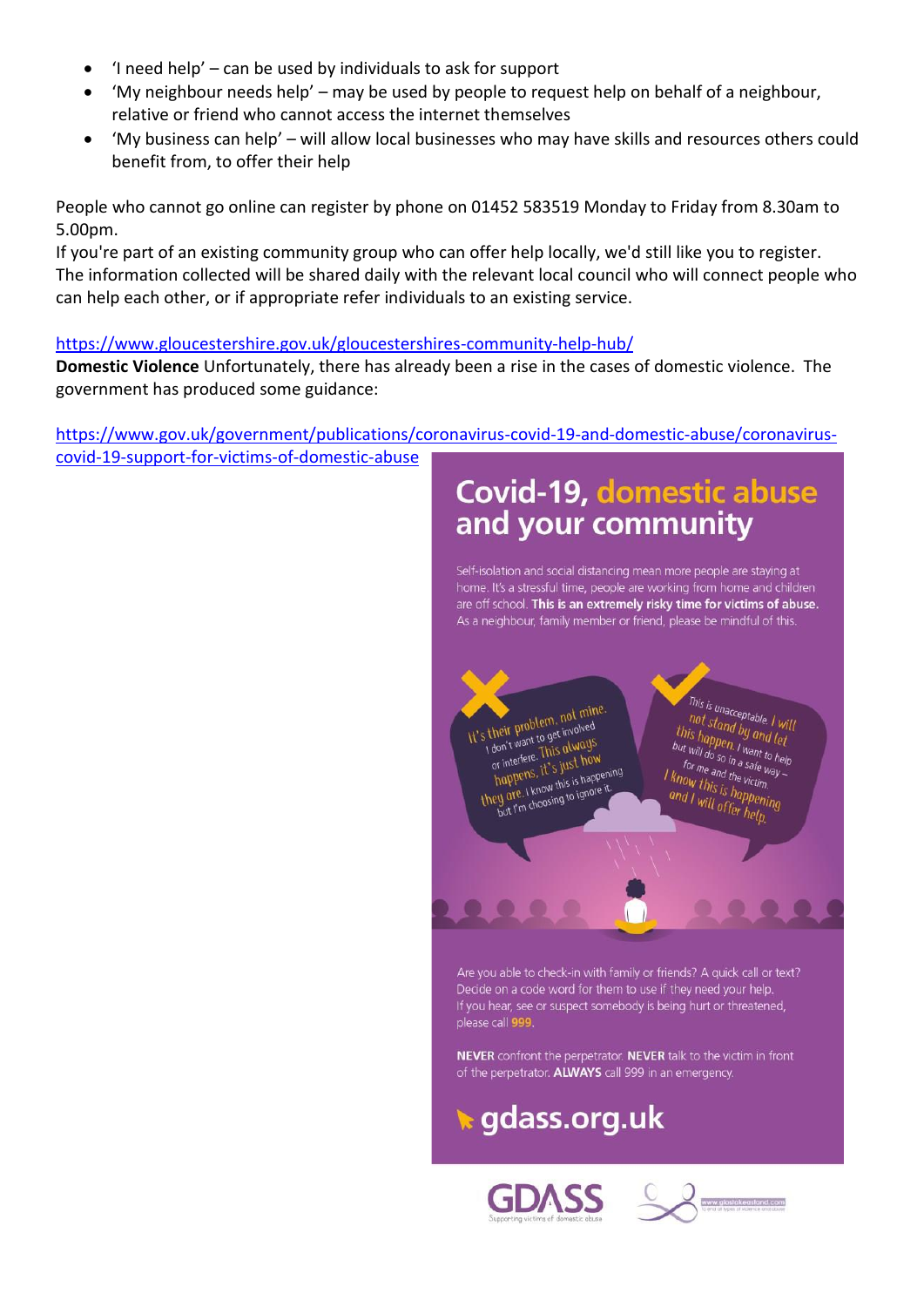**Looking after your Wellbeing** This an anxious time for us all. With all the uncertainty around Coronavirus (or COVID-19) it's completely normal to feel worried about how it could affect your life. You won't be alone in how you're feeling. Everyone reacts in their own way to challenging events and uncertainty.

There are lots of steps you can take to help look after your wellbeing, and the wellbeing of people around you. Make sure you get further support if you feel you need it. Just talking about what we're worried about can be a massive help.

[https://www.gloucestershire.gov.uk/health-and-social-care/public-health/advice-on-covid-19/looking](https://www.gloucestershire.gov.uk/health-and-social-care/public-health/advice-on-covid-19/looking-after-your-wellbeing/)[after-your-wellbeing/](https://www.gloucestershire.gov.uk/health-and-social-care/public-health/advice-on-covid-19/looking-after-your-wellbeing/)

# **Online Safety**

# **YouTube Moderation for Parents**

During the pandemic it's likely that children will be spending more time on YouTube, having fun, learning new things and much more. There are a few functions within YouTube that can help parents and in this video these functions are highlighted -

<https://www.youtube.com/watch?v=1YvIfw7obwE&feature=youtu.be>

# **E-safety Adviser**

If you would like to subscribe to a free online safety magazine then please follow the link:

<https://www.esafety-adviser.com/latest-newsletter/>

# **Think You Know – Home Activity Packs**

This page is intended to provide you with support and resources to help you learn about online safety at home with your child.

<https://www.thinkuknow.co.uk/parents/support-tools/home-activity-worksheets>

# **Safer Internet**

As a parent or carer you play a key role in helping your child to stay safe online. You don't need to be an expert on the internet to help keep your child stay safe online. Our advice and resources are here to support you as you support your child to use the internet safely, responsibility and positively – <https://www.saferinternet.org.uk/advice-centre/parents-and-carers> <https://www.saferinternet.org.uk/blog/keeping-children-happy-and-safe-online-during-covid-19>

# **NSPCC**

<https://www.nspcc.org.uk/keeping-children-safe/online-safety/talking-child-online-safety/>

# **Net Aware**

Your guide to social networks, apps and games <https://www.net-aware.org.uk/>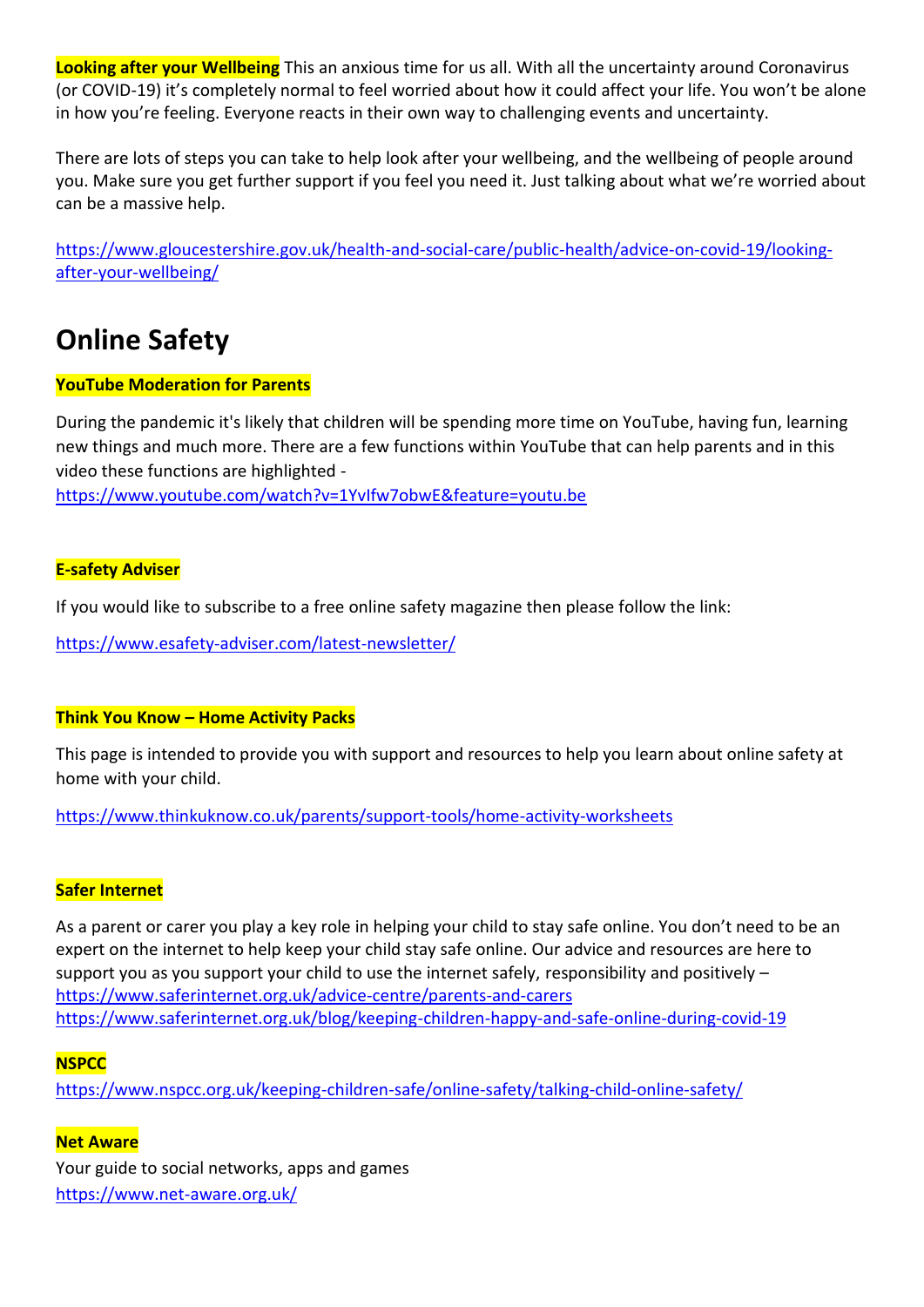#### **Think You Know**

<https://www.thinkuknow.co.uk/>

#### **Uley School Website**

<http://www.uleyprimary.co.uk/the-curriculum/internet-safety/>

#### **Where can I go to get support to help keep my child safe online?**

There is a lot of support available to keep your child safe online. Below are some useful links to help parents and carers: [Thinkyouknow](https://www.thinkuknow.co.uk/) (advice from the National Crime Agency to stay safe online) [Internet](https://www.internetmatters.org/?gclid=EAIaIQobChMIktuA5LWK2wIVRYXVCh2afg2aEAAYASAAEgIJ5vD_BwE) matters (support for parents and carers to keep their children safe online) [Parent](https://parentinfo.org/) info (support for parents and carers to keep their children safe online) [LGfL](https://www.lgfl.net/online-safety/default.aspx) (support for parents and carers to keep their children safe online) [Net-aware](https://www.net-aware.org.uk/) (support for parents and carers from the NSPCC)

**Guidance for Parents and Carers: keeping children safe online** An email was sent out earlier this week regarding keeping children safe online. The government has also published some information. [https://www.gov.uk/government/publications/closure-of-educational-settings-information-for-parents](https://www.gov.uk/government/publications/closure-of-educational-settings-information-for-parents-and-carers)[and-carers](https://www.gov.uk/government/publications/closure-of-educational-settings-information-for-parents-and-carers)

| <b>NHS Website</b>               | https://www.nhs.uk/conditions/coronavirus-covid-19/                   |
|----------------------------------|-----------------------------------------------------------------------|
| NHS111 Online                    | https://111.nhs.uk/                                                   |
| <b>PHE Public Info</b><br>public | https://www.gov.uk/guidance/coronavirus-covid-19-information-for-the- |

# <https://www.gloucestershire.gov.uk/covid-19-information-and-advice/>

# **Family Information Service**



The Family Information Service offer a wide range of information advice, and signposting to support families, children and young people from 0 - 19 years of age (25 for young people with additional needs). This includes information on finding and choosing childcare, such as local day nurseries, playgroups, childminders, children's centres, out of school clubs and holiday playschemes.

They can also provide information on:

- Family Support
- 2, 3 & 4 year old funding towards childcare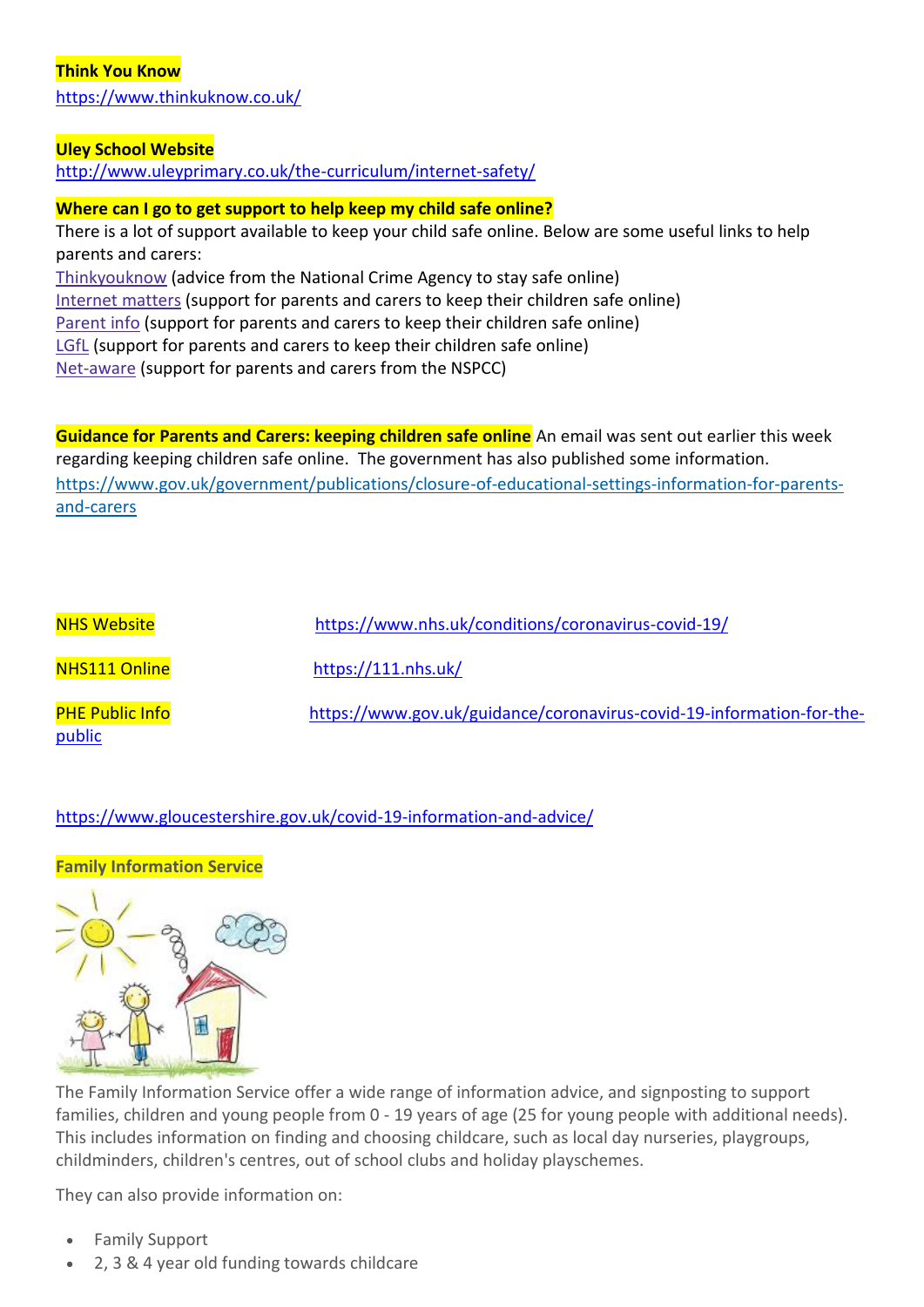- 30 hours funding for working parents and some foster carers
- Referrals for parenting programmes including Triple P, Solihull, Webster Stratton and You & Me, Mum
- The Key Disability Register
- Tax Credits, Benefits.

Parent/Carers can also download from this page useful resources to support family life, including a Parent's Guide to mobile phone and the internet, being left Home Alone to name just a few.

Enquiries are welcome by phone, e-mail or letter, and a brokerage service is available for more complex enquities that need to be researched further.

The Family Information Service produce a termly newsletter and if you would like to receive a copy by email, please send us your details, or you can view our latest newsletter by clicking on the download to the right of this page.

Gloucestershire Family Information Service has been awarded the **Families First Quality Award.**

#### **Families Matter**

Find the most recent copy as well as back editions of the Families Matter newsletter from the Family Information Service in the Download section below.

If you would like to receive this newsletter via email, please let us know via [familyinfo@gloucestershire.gov.uk.](mailto:familyinfo@gloucestershire.gov.uk)

All registered users of this website will receive a copy that will be sent directly to them as it is issued in March, July and December.

# **[Who to contact](https://www.glosfamiliesdirectory.org.uk/kb5/gloucs/glosfamilies/service.page?id=1Yb8skz9bTg#service_contact)**

**Contact Position** FIS Advisers **Telephone** 01452 427362 or 0800 542 0202 **E-mail** [familyinfo@gloucestershire.gov.uk](mailto:familyinfo@gloucestershire.gov.uk)

<https://www.glosfamiliesdirectory.org.uk/kb5/gloucs/glosfamilies/home.page>

# **Early Help**

Early help is about children, young people and families getting the right help at the right time, before issues get worse

[https://www.gloucestershire.gov.uk/health-and-social-care/children-young-people-and-families/early](https://www.gloucestershire.gov.uk/health-and-social-care/children-young-people-and-families/early-help-for-children-young-people-and-families/)[help-for-children-young-people-and-families/](https://www.gloucestershire.gov.uk/health-and-social-care/children-young-people-and-families/early-help-for-children-young-people-and-families/)

# **The Door Stroud**

Just to let you know that we are still open to help families in need. Most of our mentors will still be supporting by phone or video links.

We are still happy to accept referrals, and hoping to do assessments by video and then offer them Telephone support for the time being, which we have in-creased to twice weekly from Monday next week to cope with demand. We are also seeing increased anxiety I many of our young people so calls are for longer.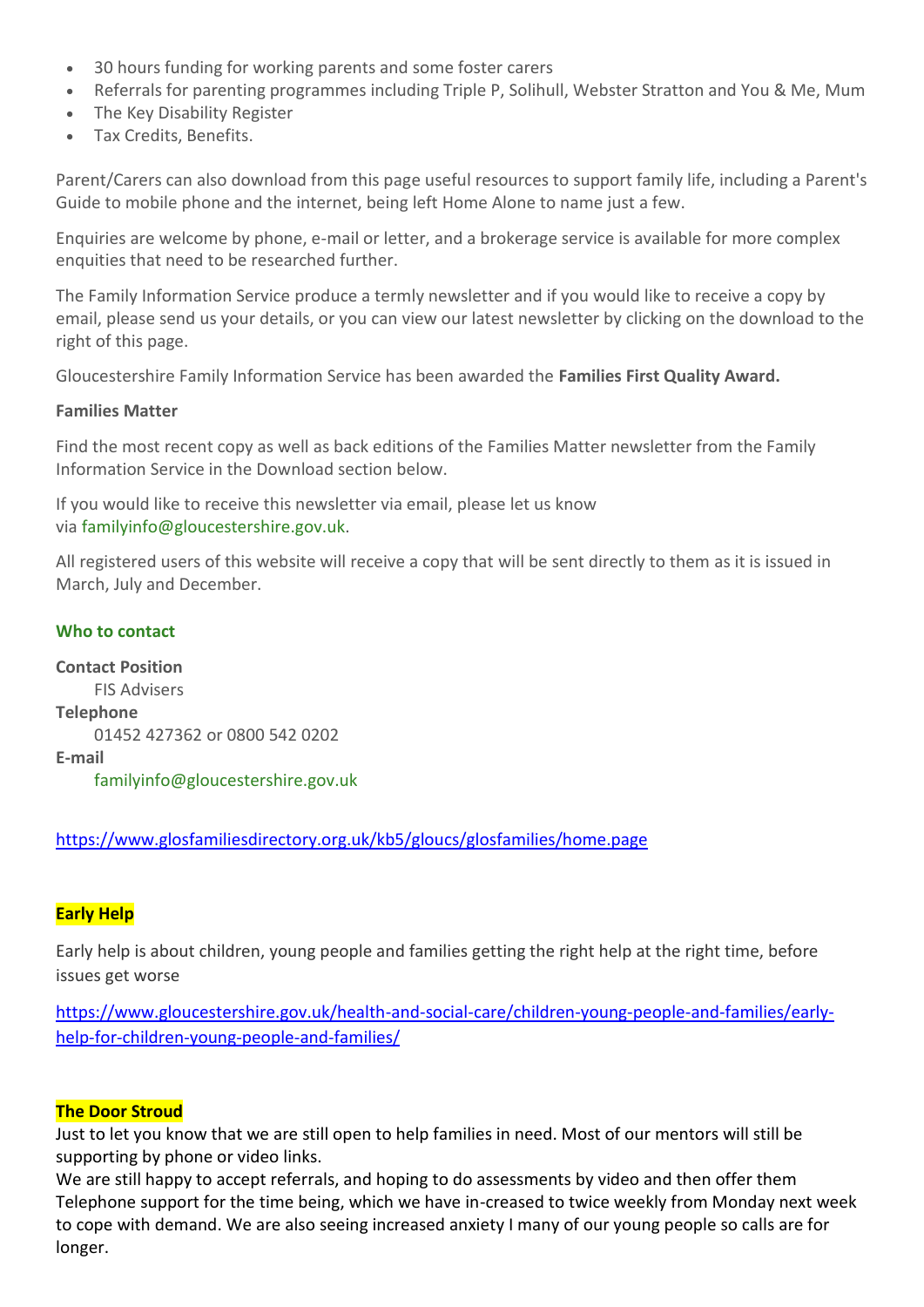Sadly we will have to suspend all of our support groups for the time being, but again we are here for support if need me. Two of our colleagues are still manning our phones so calls can be made to 0143756745.

# **Stroud District Foodbank**

All centres are currently closed, however they are now delivering food to families when a food voucher has been received. Please complete vouchers as normal and then send to the Foodbank along with the families contact number and they will arrange for a delivery.

#### **GL Communities**

Coronavirus (COVID-19) - Change to services:

As the Coronavirus continues to take hold, we are following the guidance of local authorities in service delivery.

From **Monday the 23rd March** the offices of GL Communities will be **closed** and all services will go through the following phone lines:

- **We have an advice line direct to Advisors – 01452 306581**
- **Our office line is 01452 505544 for the Trinity Centre**
- Our office line is 01452 521557 for the Phoenix Centre
- Our office line is 01452 505001 for the Gateway
- We also have offices at The Hub in Podsmead which is 01452 415223

If you need advice or support please give us a call.

# **Young Gloucestershire**

**Care packages** – we have launched and so far delivered about 50 care packages to vulnerable young people and families in the county, those needing essential such as food, toiletries, baby milk etc… this is young people in supported housing, families who are now unemployed and many vulnerable young people who are living along. We are working on supporting the county council with their care package distribution scheme moving forward in addition to this

Link Chat – we have set this service up offering vulnerable young people the opportunity to register with us to receive a care call (as often as required) to ensure they have someone to talk to, check in they are ok and discuss coping strategies during this difficult time.

**Mindfulness** – we have launched a daily zoom mindfulness session for young people

**Active Links** – our active links programme is now on zoom with two fitness sessions taking place a week which any young people 16-25 can log into and take part.

**Counselling** – we have moved all our existing counselling offers online so Linked up, linked up+ are all now providing services to our clients using zoom and phone. We are continuing to take referrals to these programmes as normal.

**Detached youth work** – we have launched a detached youth work programme in partnership with the police to educate young people on the need to stay home and stay safe, in addition we are seeking to identify young people who are vulnerable and need support to stay safe and feed them in to our other programmes

#### <https://www.youngglos.org.uk/>

Contact

**Main Office** Greyfriars House